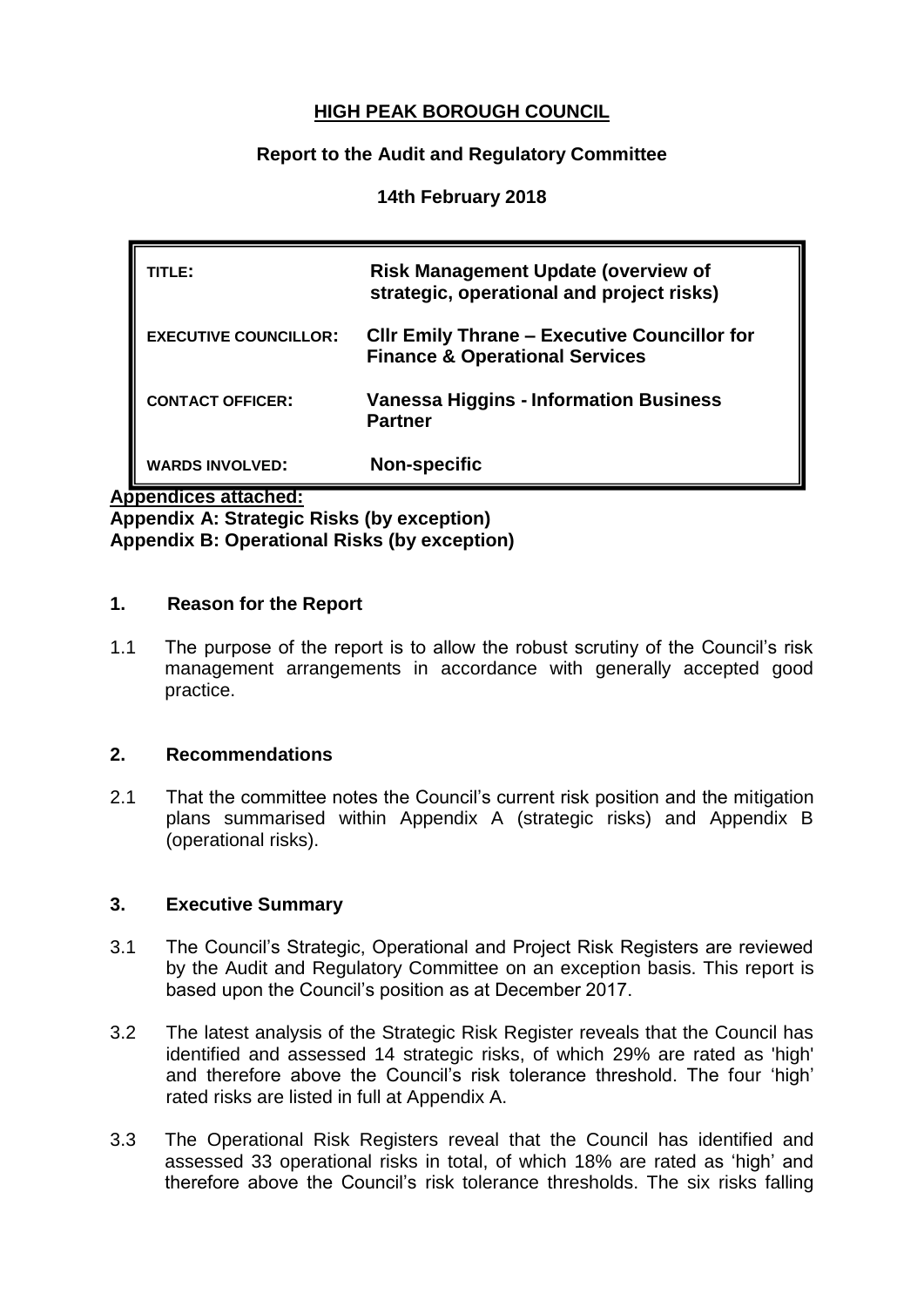within the 'high' category are listed in full at Appendix B.

- 3.4 The new project risk registers (six to date) have risk profiles that are all within the Council's tolerance thresholds, with no 'high' rated risks:
	- 0% Critical
	- $\bullet$  0% High
	- $\bullet$  18% Medium  $-4$  risks
	- 82% Low 18 risks

## **4. Evaluation of Options**

4.1 There are no options to consider

## **5. How this report links to Corporate Priorities**

5.1 Risk management impacts on all service areas and therefore links to each of the Council's Corporate Plan aims.

### **6. Implications**

- 6.1 Community Safety (Crime and Disorder Act 1998) None
- 6.2 Workforce None
- 6.3 Equality and Diversity/Equality Impact Assessment This report has been prepared in accordance with the Council's Diversity and Equality Policies
- 6.4 Financial Considerations Effective risk management contributes to financial objectives
- 6.5 Legal None
- 6.6 Sustainability None
- 6.7 Internal and External Consultation None
- 6.8 Risk Assessment The Council's Risk Registers are a critical element in the Council's Risk Management Framework.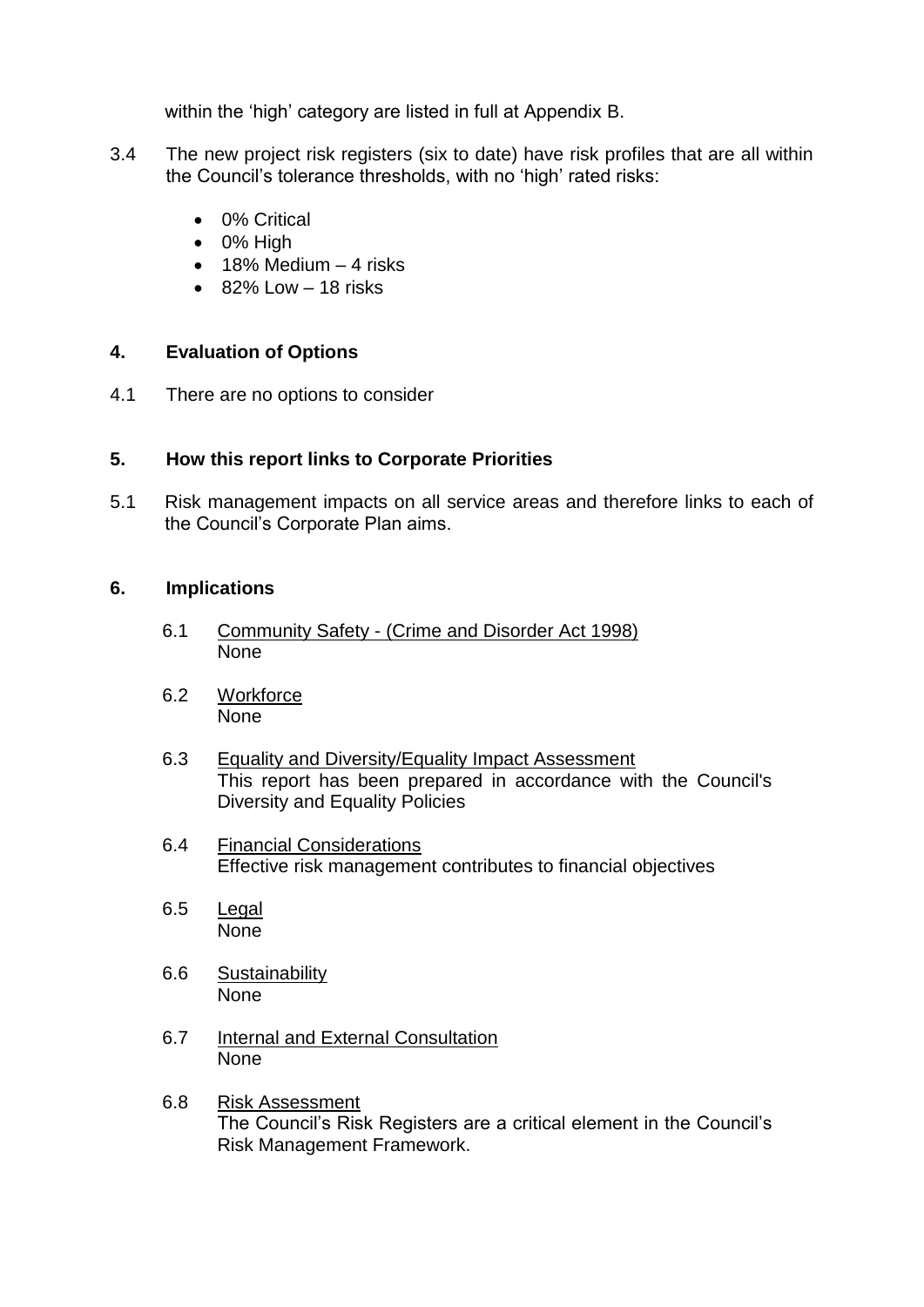# **ANDREW P STOKES Executive Director (Transformation) & Chief Finance Officer**

| Background Papers              | Location         | Contact details                                                                 |
|--------------------------------|------------------|---------------------------------------------------------------------------------|
| Risk Registers – December 2017 | Buxton Town Hall | Information Business Partner<br>Vanessa.higgins@highpeak.gov.uk<br>Tel Ext 4057 |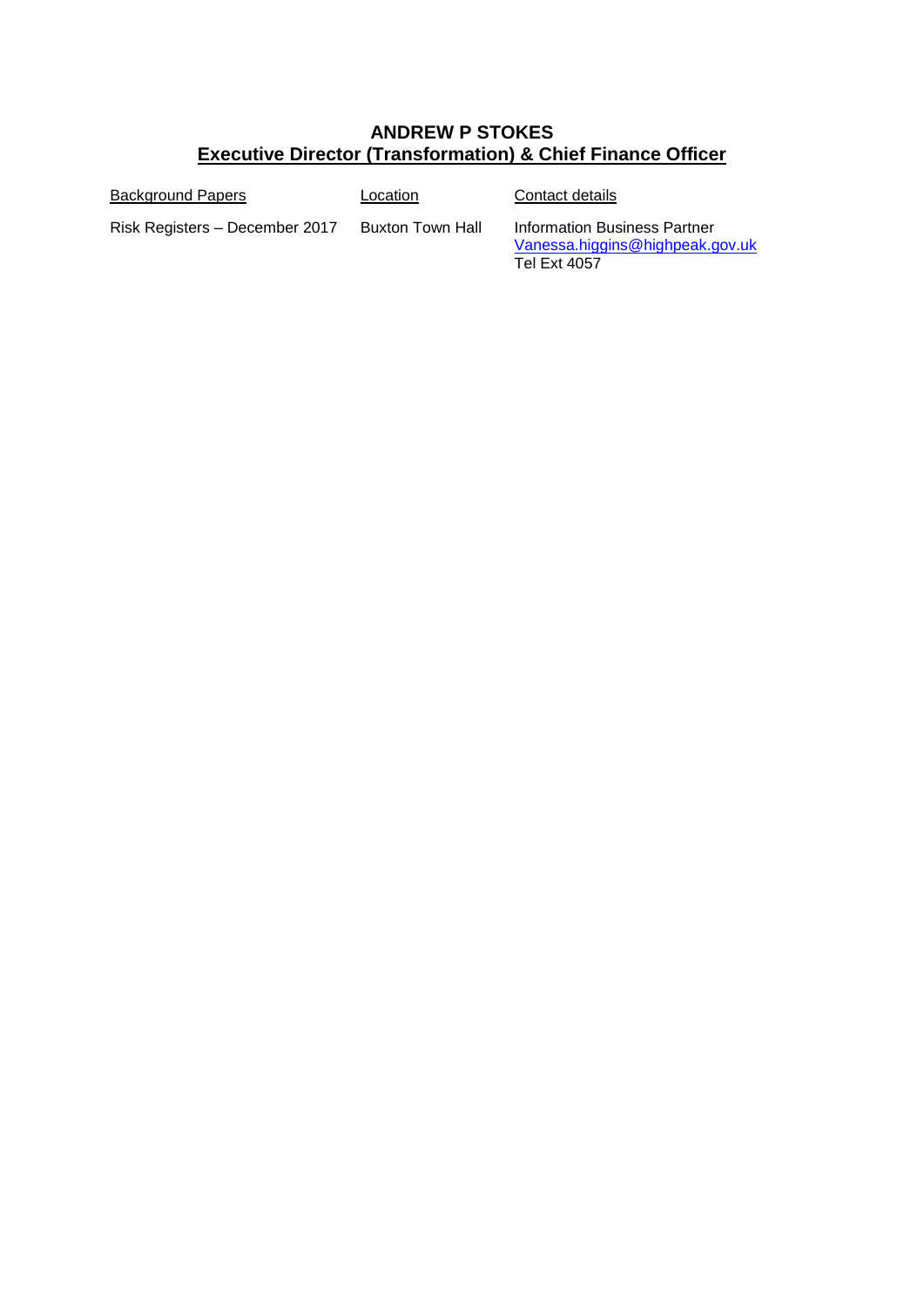### **7. Background and Introduction**

- 7.1 The Council ensures that it undertakes a deliberate and systematic identification of the key risks that might prevent, degrade, delay or enhance the achievement of its objectives and priorities. The Council's Risk Management Strategy sets out the process for undertaking this on an ongoing basis.
- 7.2 In addition to the identification of risks, managers also have to quantify them in terms of likelihood and potential impact. The risks are then recorded in the Council's risk registers. These have three aspects – strategic, operational and project risks.
- 7.3 Under the Risk Management Strategy, the Council's 'risk tolerance' threshold is set along the border between 'medium' and 'high' rated residual risks. The strategy stipulates that mitigating actions should be identified for all risks that exceed this threshold.
- 7.4 The Council's Strategic, Operational and Project Risk Registers are reviewed on a quarterly basis and reported into the Corporate Risk Management Group and the Audit and Regulatory Committee on an exception basis. The appendices provide details of all risks that have been rated as 'high' or above, and therefore beyond the Council's risk tolerance threshold.

#### **8. Strategic Risks**

- 8.1 The December 2017 analysis of the Strategic Risk Register reveals that the Council has identified and assessed 14 Strategic Risks, of which 29% are rated as 'high' and therefore above the Council's risk tolerance threshold. There are also two opportunity risks within the register – New Homes Bonus and Business Rates Retention - from which the Council is aiming to maximise the financial opportunities they present for the area.
- 8.2 The Council's risk profile is displayed below and is unchanged from the last reported position in June 2017.

| <b>Residual Risk Rating</b> | <b>High Peak</b><br><b>Risks</b> | <b>Alliance</b><br><b>Risks</b> | <b>Total</b><br><b>Risks</b> |
|-----------------------------|----------------------------------|---------------------------------|------------------------------|
| Critical                    | $\overline{\phantom{0}}$         |                                 |                              |
| High                        |                                  |                                 |                              |
| Medium                      |                                  | ხ                               |                              |
| -ow                         |                                  |                                 |                              |
|                             |                                  | <b>Total Risks</b>              | 14                           |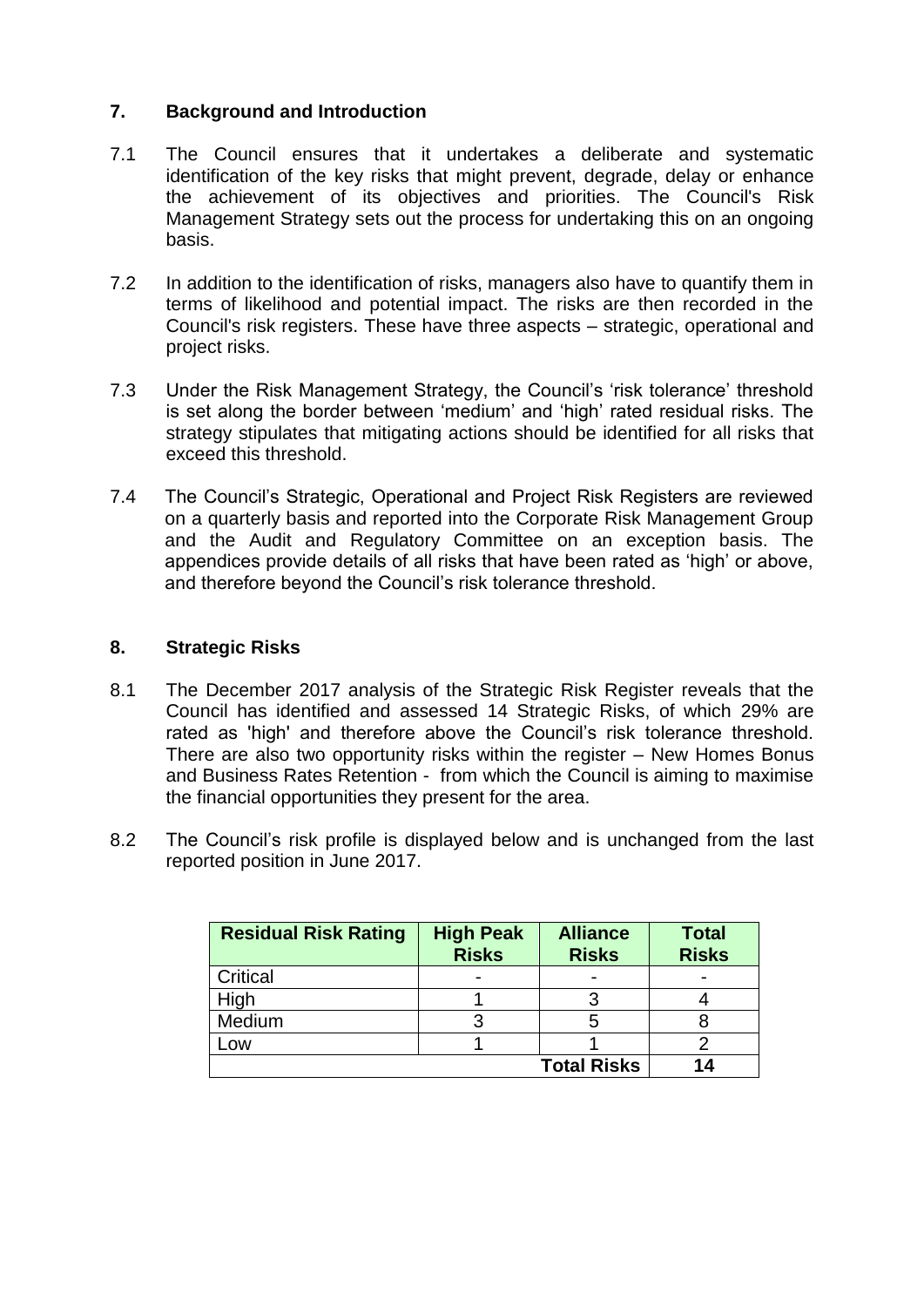

8.2 The four high rated risks are mapped on the Risk Matrix above. Financial and regeneration project type risks still make up the vast majority of risks within the Strategic Risk Register.

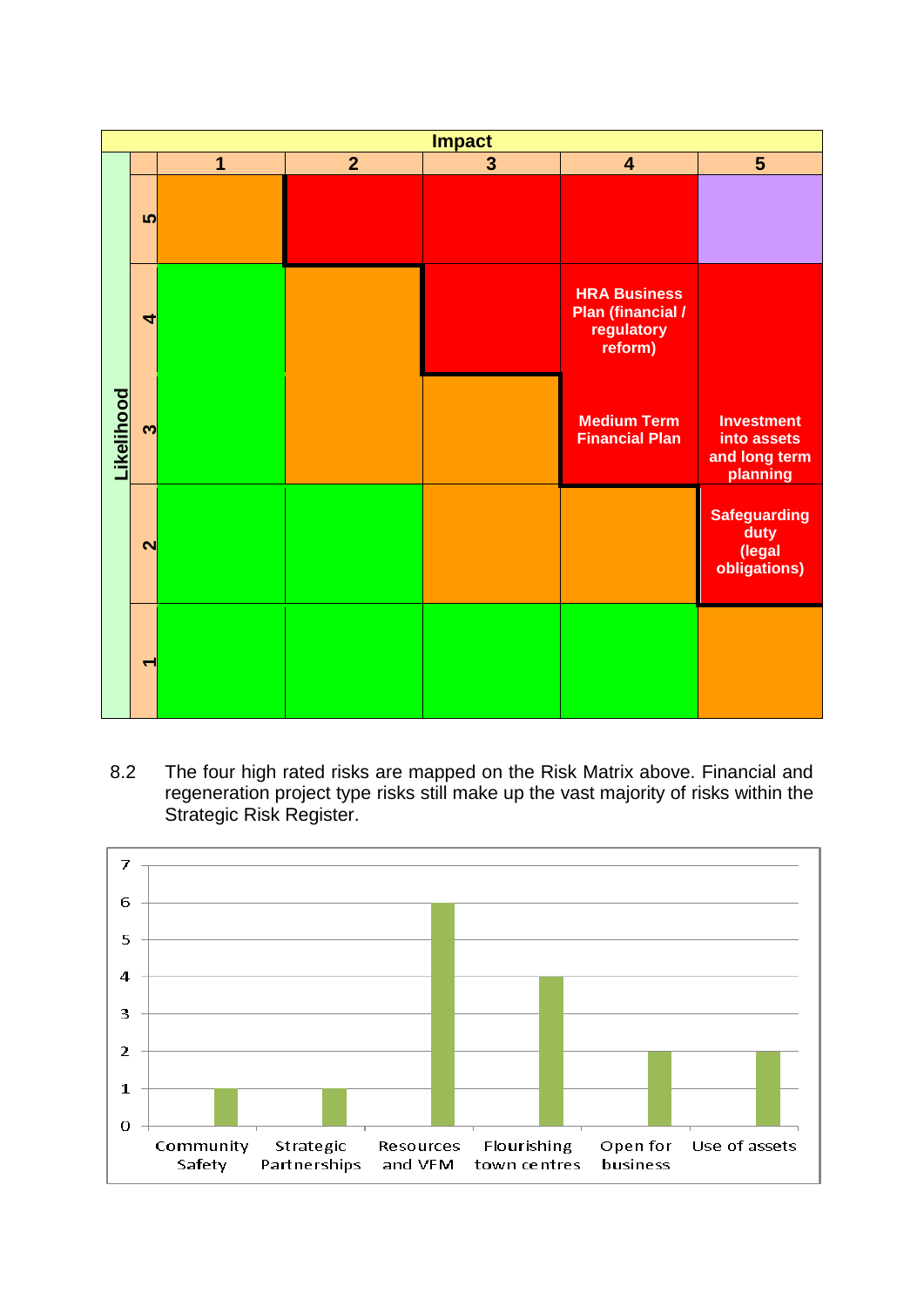## **9. Operational Risks**

- 9.1 The December 2017 analysis of the Operational Risk Registers reveals that the Council has identified and assessed 33 Operational Risks in total, of which 18% are rated as 'high' and therefore above the Council's risk tolerance thresholds. This represents a net increase of two risks, due to the addition of three new risks within the Operational Services register arising from a recent audit of Cemeteries (bulleted below) and the removal of the low-rated risk around new ways of working from the OD & Transformation register.
	- $\triangleright$  New Risk an incident occurs at one of the Council's cemeteries or a closed churchyard under the control of the Council
	- $\triangleright$  New Risk a Council cemetery reaches capacity
	- $\triangleright$  New Risk burden of increasing number of closed cemeteries transferring to the Alliance for maintenance responsibilities
	- $\triangleright$  Increased assessment the Customer Services Carelink risk has been increased from 'low' to 'medium' due to an increase in the likelihood risk assessment. An internal audit will help inform future improvements to the service.
- 9.2 The six risks falling within the 'high' category are listed in full at Appendix B. A full breakdown of the Council's operational risk profile is given below:

| <b>Residual Risk</b><br>Rating | <b>High Peak Risks</b> | <b>Alliance</b><br><b>Risks</b> | <b>Total Risks</b> |
|--------------------------------|------------------------|---------------------------------|--------------------|
| Critical                       |                        | $\overline{\phantom{0}}$        |                    |
| High                           |                        |                                 |                    |
| Medium                         |                        |                                 | 10                 |
| Low                            |                        |                                 |                    |
|                                |                        | <b>Total Risks</b>              | 33                 |

9.3 The greatest number of operational risks sits within the Operational Services area, which encompasses waste and recycling; street scene, leisure, horticulture and the DLO.